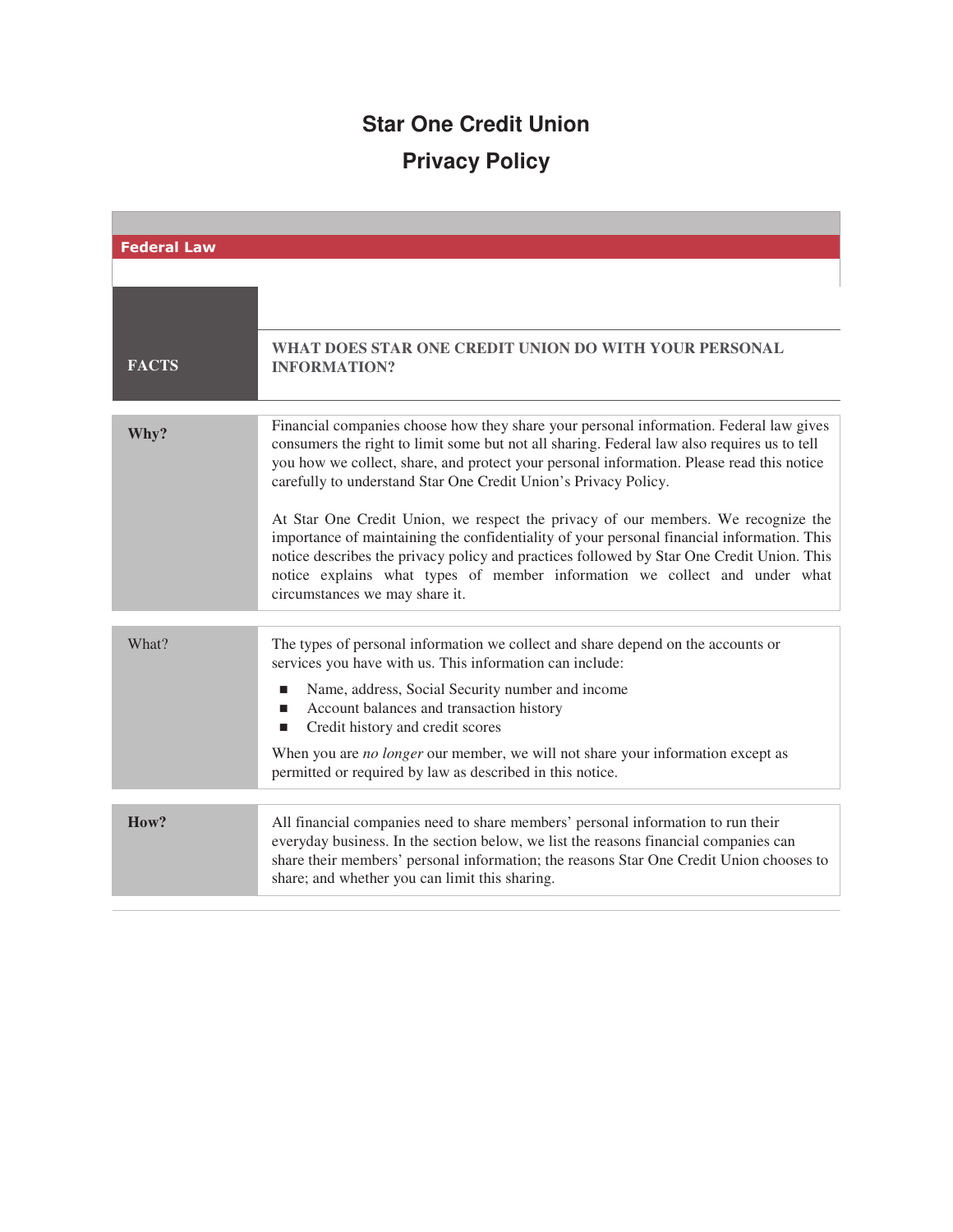| Reasons we can share your personal information                                                                                                                                             | <b>Does Star One</b><br><b>Credit Union</b><br>share? | Can you limit this<br>sharing? |
|--------------------------------------------------------------------------------------------------------------------------------------------------------------------------------------------|-------------------------------------------------------|--------------------------------|
| For our everyday business purposes—<br>such as to process your transactions, maintain your<br>account(s), respond to court orders and legal investigations,<br>or report to credit bureaus | <b>Yes</b>                                            | N <sub>0</sub>                 |
| For our marketing purposes—<br>to offer our products and services to you                                                                                                                   | Yes                                                   | N <sub>0</sub>                 |
| For joint marketing with other financial companies                                                                                                                                         | Yes                                                   | No                             |
| For our affiliates' everyday business purposes—<br>information about your transactions and experiences                                                                                     | N <sub>0</sub>                                        | We don't share                 |
| For our affiliates' everyday business purposes—<br>information about your creditworthiness                                                                                                 | N <sub>0</sub>                                        | We don't share                 |
| For nonaffiliates to market to you                                                                                                                                                         | No                                                    | We don't share                 |

**Questions?** Call 866.543.5202 or 408.543.5202, send us an email at service@starone.org or write to<br>
use the Canadia Union DO Box 2642. Supervuela GA 04088.2642 us at: Star One Credit Union, PO Box 3643, Sunnyvale, CA 94088-3643

| What we do                                                                |                                                                                                                                                                                                                                                                                                                                                                                                                                                                                                              |
|---------------------------------------------------------------------------|--------------------------------------------------------------------------------------------------------------------------------------------------------------------------------------------------------------------------------------------------------------------------------------------------------------------------------------------------------------------------------------------------------------------------------------------------------------------------------------------------------------|
| <b>How does Star One Credit Union</b><br>protect my personal information? | To protect your personal information from unauthorized access<br>and use, we use security measures that comply with federal<br>law. These measures include computer safeguards and secured<br>files and buildings. We also restrict access to nonpublic<br>personal information about you to those employees and<br>officials who need to know the information to provide<br>products or services to you.                                                                                                    |
| <b>How does Star One Credit Union</b><br>collect my personal information? | We collect your personal information, for example, when you<br>open an account or apply for a loan<br>п<br>apply for any credit union service<br>visit our website, provide us information on any online<br>П<br>application or transaction, or information you send to us by email.<br>use your credit or debit card or pay your bills<br>make deposits to or withdrawals from your accounts<br>ш<br>We also collect your personal information from others, including<br>credit bureaus or other companies. |
| Why can't I limit all sharing?                                            | Federal law only gives you the right to limit information sharing as<br>follows:<br>sharing for affiliates' everyday business purposes—information<br>ш<br>about your creditworthiness<br>affiliates from using your information to market to you<br>sharing for nonaffiliates to market to you<br>ш<br>However, we do not have any affiliates with whom we share any                                                                                                                                        |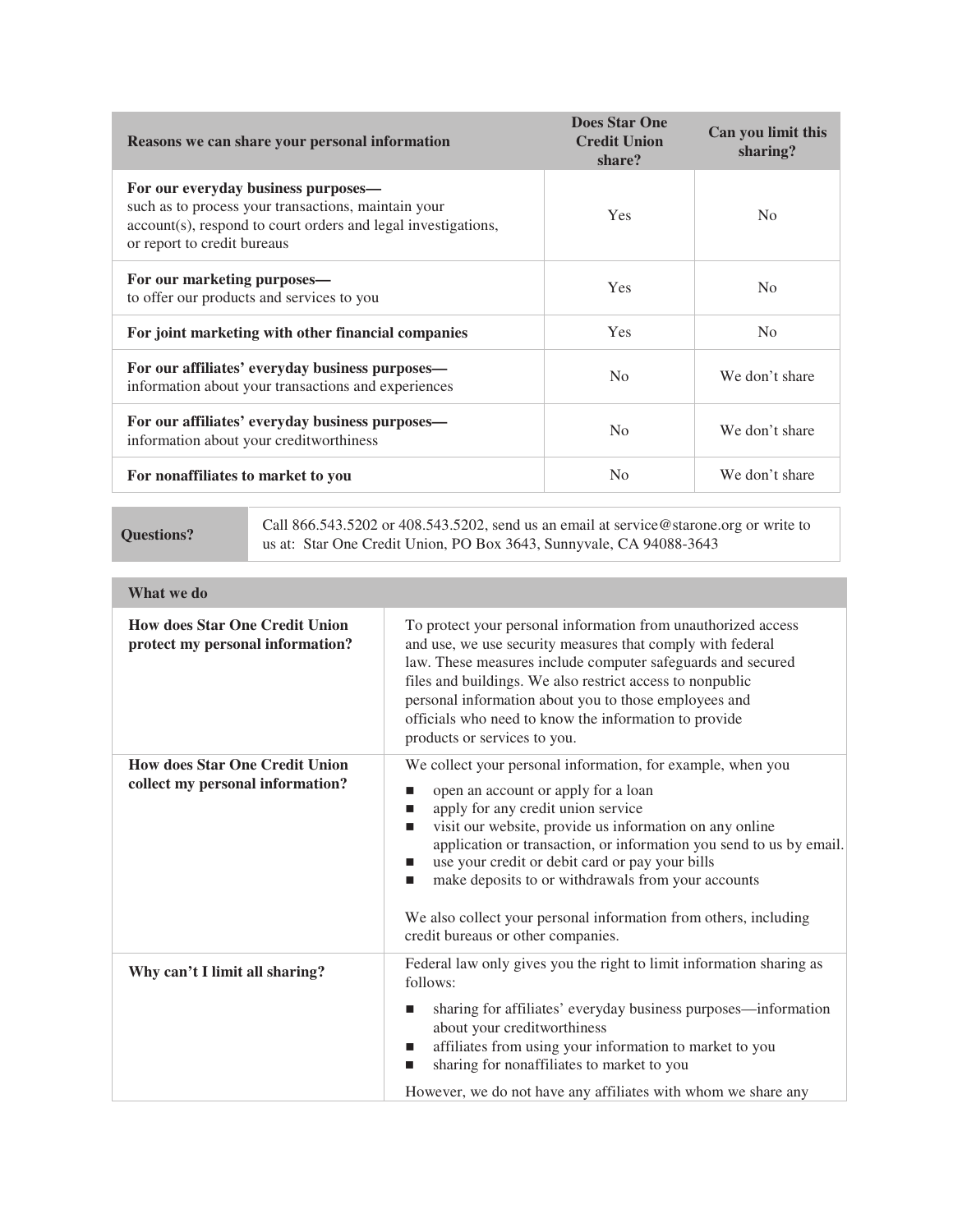|                        | information.                                                                                                                                                                                                                                              |
|------------------------|-----------------------------------------------------------------------------------------------------------------------------------------------------------------------------------------------------------------------------------------------------------|
| <b>Definitions</b>     |                                                                                                                                                                                                                                                           |
| <b>Affiliates</b>      | Companies related by common ownership or control. They can be<br>financial and nonfinancial companies.<br>Star One Credit Union has no affiliates.                                                                                                        |
| <b>Nonaffiliates</b>   | Companies not related by common ownership or control. They can be<br>financial and nonfinancial companies.<br>Star One Credit Union does not share with nonaffiliates so they<br>can market to you except for our joint marketing arrangements.           |
| <b>Joint marketing</b> | A formal agreement between Star One Credit Union and a<br>nonaffiliated financial company where we jointly market financial<br>products or services to you.<br>Our joint marketing partners include financial services and<br><i>insurance companies.</i> |

## **Other important information**

**Protecting Children's Private Information.** Our online financial services are not designed for or directed toward children. We do not knowingly solicit or collect data from children and we do not knowingly market to children online. We recognize that protecting children's identities and online privacy is important and that responsibility rests with us and with parents.

## **California Law**

| What is<br><b>Personal Information?</b>                                                    | Personal Information. Under the CCPA your "Personal Information"<br>includes the following data that identifies, relates to or may be associated<br>with you:<br>Demographic information (i.e., name, address, email),<br>A unique identifier, such as an IP address,<br>٠<br>Account or Social Security Number,<br>٠<br>Driver's license or passport,<br>٠<br>Personal property records,<br>$\bullet$<br>Card numbers,<br>Access codes (PINs & passwords)<br>٠<br>Online activity,<br>٠<br>Biometric, geolocation, employment and education data,<br>$\bullet$<br>Browsing and search history, and<br>$\bullet$<br>Information concerning a consumer's interaction with a website.<br>Personal information also includes information that is identifiable to your<br>household. |
|--------------------------------------------------------------------------------------------|----------------------------------------------------------------------------------------------------------------------------------------------------------------------------------------------------------------------------------------------------------------------------------------------------------------------------------------------------------------------------------------------------------------------------------------------------------------------------------------------------------------------------------------------------------------------------------------------------------------------------------------------------------------------------------------------------------------------------------------------------------------------------------|
| <b>Star One Credit Union</b><br><b>Collection of Member</b><br><b>Personal Information</b> |                                                                                                                                                                                                                                                                                                                                                                                                                                                                                                                                                                                                                                                                                                                                                                                  |
| <b>Categories of Member Personal</b><br><b>Information We Collect</b>                      | Your personal information that we collect may include:<br>Personal identifier information: name, email address, social<br>security number, driver's license number, access codes.                                                                                                                                                                                                                                                                                                                                                                                                                                                                                                                                                                                                |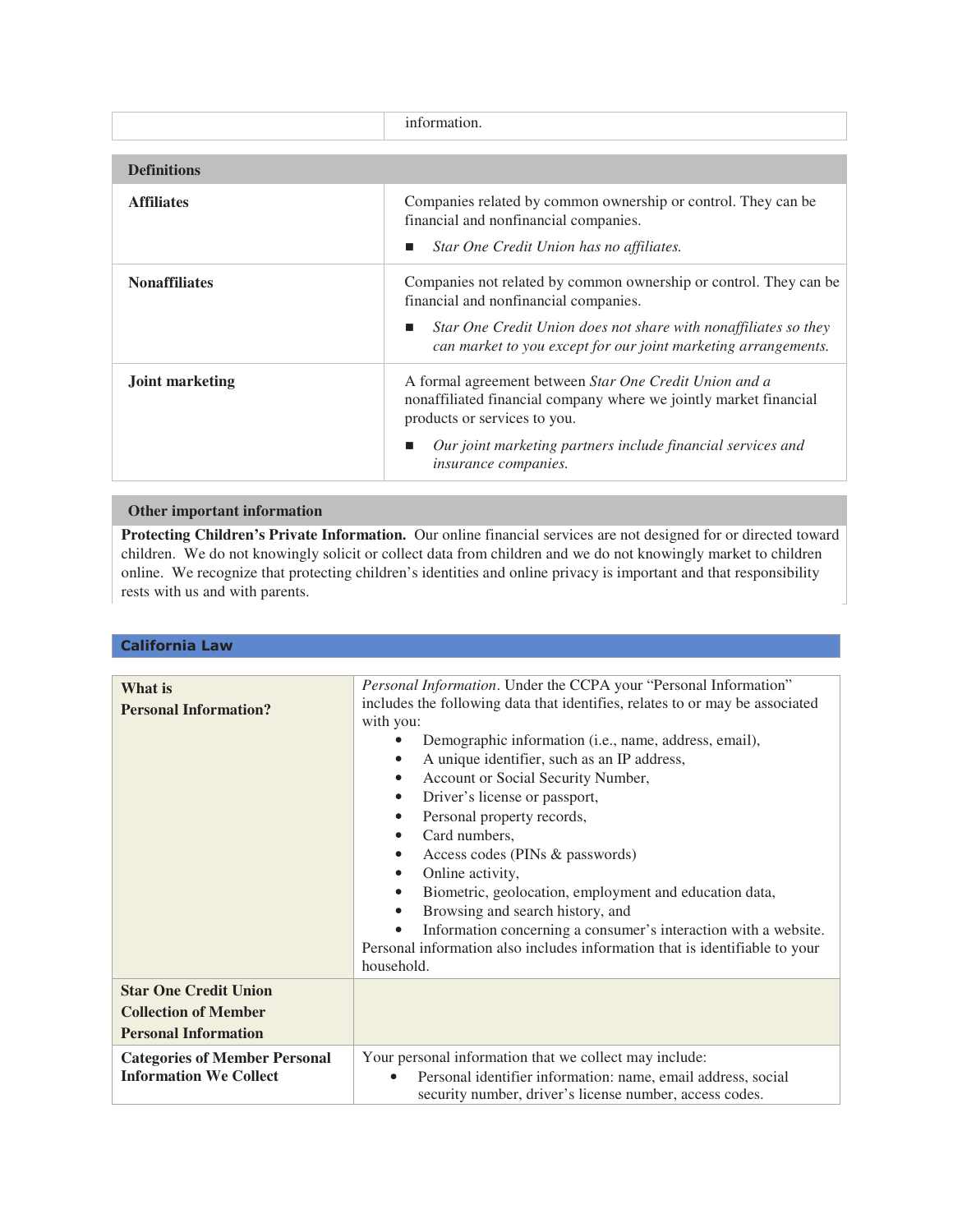|                                                               | Account & transaction information: account number, card<br>number, account information, transaction information, and credit<br>information and required consents, opt-in & opt-out requests.                                                                          |
|---------------------------------------------------------------|-----------------------------------------------------------------------------------------------------------------------------------------------------------------------------------------------------------------------------------------------------------------------|
| <b>Where We Collect Member</b><br><b>Personal Information</b> | We collect the categories of personal information listed above when you:<br>visit our website or submit an online application, conduct any branch, mail<br>or online transaction, use the Personal Finance Manager program or send<br>us an e-mail, or phone inquiry. |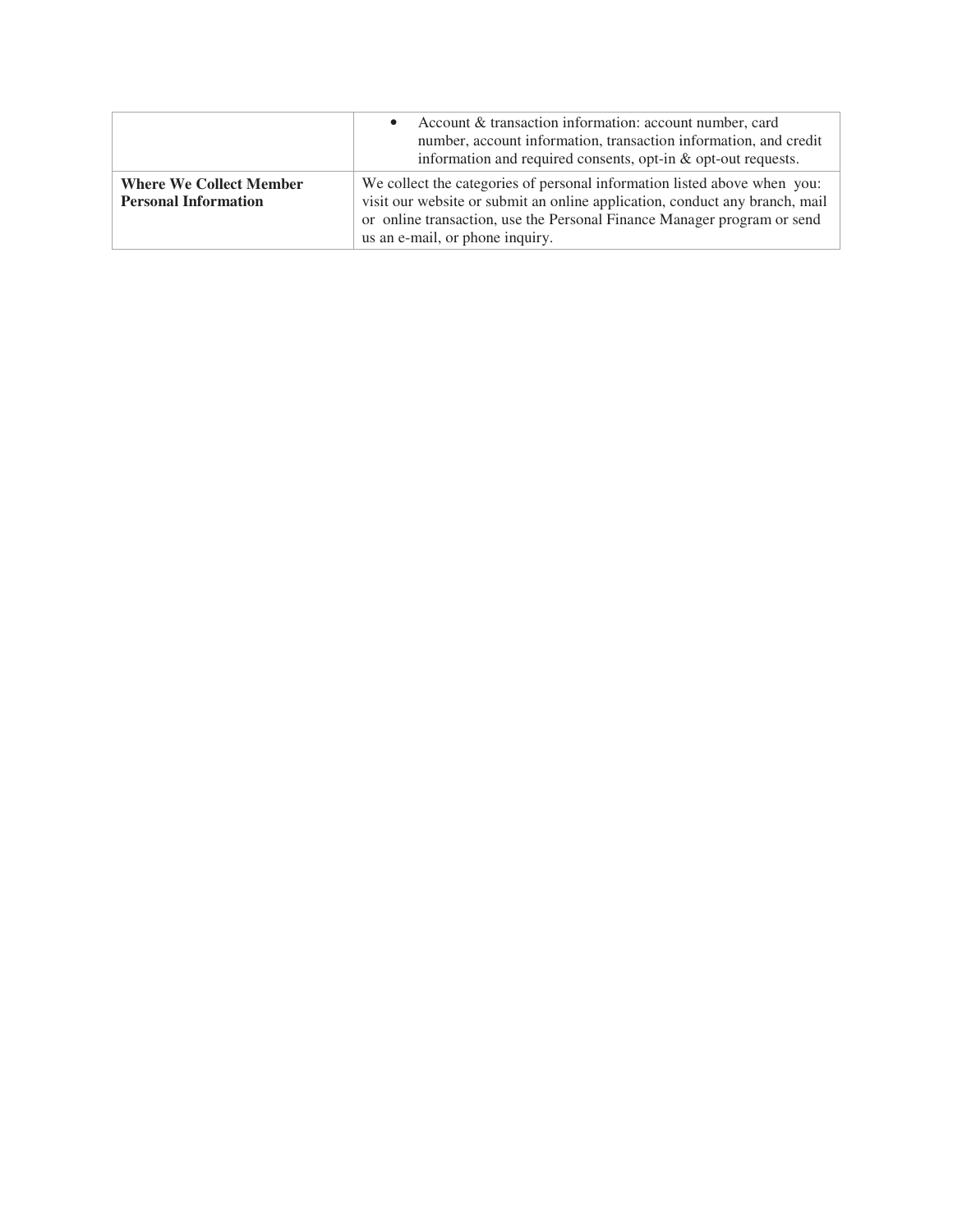| <b>Star One Credit Union</b><br><b>Use &amp; Sharing of Member</b>     |                                                                                                                                                                                                                                                                                                                                                                                                                                                                                                                                                                                                                                                                                                                                                                                                                                                                                                                                                                                                                                                                                                                                                                                                                                  |
|------------------------------------------------------------------------|----------------------------------------------------------------------------------------------------------------------------------------------------------------------------------------------------------------------------------------------------------------------------------------------------------------------------------------------------------------------------------------------------------------------------------------------------------------------------------------------------------------------------------------------------------------------------------------------------------------------------------------------------------------------------------------------------------------------------------------------------------------------------------------------------------------------------------------------------------------------------------------------------------------------------------------------------------------------------------------------------------------------------------------------------------------------------------------------------------------------------------------------------------------------------------------------------------------------------------|
| <b>Personal Information</b>                                            |                                                                                                                                                                                                                                                                                                                                                                                                                                                                                                                                                                                                                                                                                                                                                                                                                                                                                                                                                                                                                                                                                                                                                                                                                                  |
| <b>How We May Use Member</b><br><b>Personal Information</b>            | We may use each category of personal information we collect for the<br>following purposes:<br>To verify the identity of the person conducting the account<br>transaction or inquiry with us or our service providers<br>To fulfill account or service requests that you initiate<br>$\bullet$<br>To prevent fraud or meet legal requirements.<br>We have never sold and we will not sell any of your personal information<br>to anyone.                                                                                                                                                                                                                                                                                                                                                                                                                                                                                                                                                                                                                                                                                                                                                                                          |
| <b>How We May Share Member</b><br><b>Personal Information</b>          | We may share your personal identifiable information with 1) our third-<br>party service providers and payment processor to facilitate your services or<br>transactions, or 2) other financial companies with whom we have a joint<br>marketing agreement.                                                                                                                                                                                                                                                                                                                                                                                                                                                                                                                                                                                                                                                                                                                                                                                                                                                                                                                                                                        |
| <b>Your Rights to Protect Your</b><br><b>Personal Information</b>      |                                                                                                                                                                                                                                                                                                                                                                                                                                                                                                                                                                                                                                                                                                                                                                                                                                                                                                                                                                                                                                                                                                                                                                                                                                  |
| <b>Right to Request Access to Your</b><br><b>Personal Information</b>  | You have a right to access your personal information that we have collected.<br>Upon your request by mail, email or in person to the Credit Union, we will<br>disclose any of the following information requested:<br>The categories of personal information collected;<br>$\bullet$<br>The sources from which personal information was collected;<br>$\bullet$<br>Our purpose for collecting the information;<br>$\bullet$<br>The categories of third parties with whom we share personal<br>$\bullet$<br>information; and<br>The specific pieces of your personal information we have<br>$\bullet$<br>collected.                                                                                                                                                                                                                                                                                                                                                                                                                                                                                                                                                                                                               |
| <b>Right to Request Your Personal</b><br><b>Information Be Deleted</b> | You have the right to request that we delete personal information about you<br>that we have collected. Upon your verifiable request by mail, email or in<br>person to the Credit Union, we will delete the information and direct our<br>service providers to delete the information from its records unless we or<br>service provider needs the personal information. The following are the<br>exceptions where the Credit Union and our service providers need the<br>personal information to maintain and service your account and cannot delete<br>the information:<br>To process your transactions for which the personal information<br>$\bullet$<br>was collected,<br>To provide the account or service requested,<br>٠<br>To detect security incidents; protect against fraudulent, or illegal<br>$\bullet$<br>activity;<br>To identify and correct any Credit Union systems errors,<br>٠<br>To comply with the California Electronic Communications<br>$\bullet$<br>Privacy Act;<br>To operate the systems and applications to maintain your accounts<br>and services,<br>To comply with a legal obligation or in a lawful manner<br>$\bullet$<br>compatible with the context in which you provided the<br>information. |
| Right to Opt Out of the Sale of<br><b>Your personal Information</b>    | The Credit Union does not sell any member personal information to any<br>third party.                                                                                                                                                                                                                                                                                                                                                                                                                                                                                                                                                                                                                                                                                                                                                                                                                                                                                                                                                                                                                                                                                                                                            |